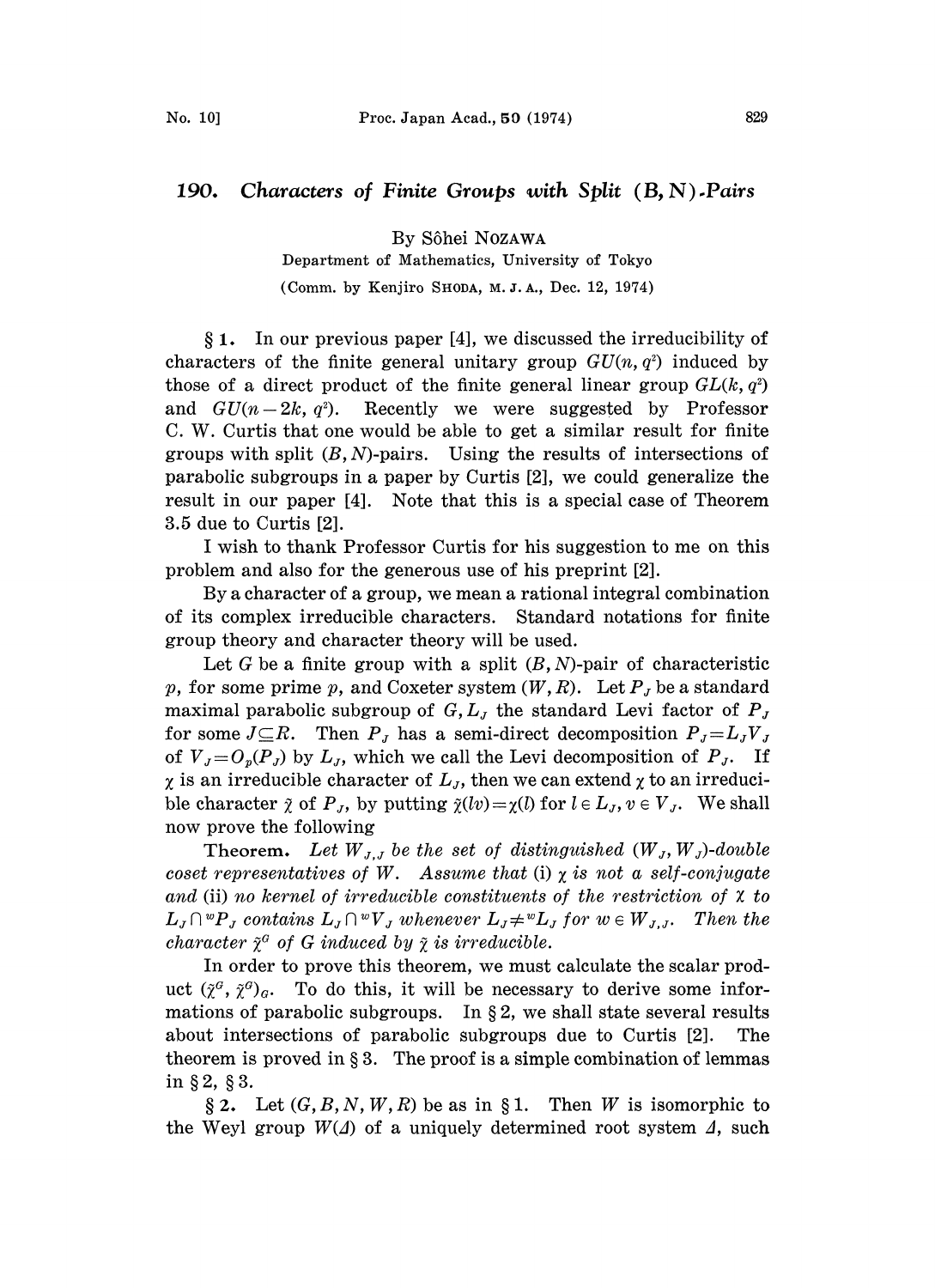830 S. NozAwA [Vol. 50,

that the set R corresponds to a set of fundamental reflections of  $W(\Delta)$ with respect to a set of simple roots  $\Pi = {\{\alpha_1, \dots, \alpha_n\}}$  in  $\Lambda$ . We identify W with  $W(\Lambda)$  and R with the set of fundamental reflections  $\{r_1, \dots, r_n\}$ . We denote by  $l(w)$  the length of w as an element of  $(W, R)$ . The set of positive (resp. negative) roots in  $\Delta$  with respect to  $\Pi$  is denoted by  $\Delta_+$ (resp.  $\Delta_{-}$ ). We also put, for  $w \in W$ ,  $\Delta_w^+ = \Delta_{+} \cap w^{-1}(\Delta_{+})$ ,  $\Delta_w^- = \Delta_{+} \cap w^{-1}(\Delta_{-})$ . Moreover let  $w_R$  denote the unique element of W such that  $w_R(\Lambda_+) = \Lambda_-$ . Then  $w_R$  is an involution. being the  $w_R$  denote the unique element of W such that  $w_R(\mathcal{A}_+) = \mathcal{A}_-$ .<br>  $w_R$  is an involution.<br>
Now put  $T = B \cap N$ . As is well-known,  $T \leq N$ ,  $N/T = W$  and B is

a semi-direct product UT of  $U=O_p(B)$  by T. Let  $\{n_w\}$  be a fixed set of coset representatives of T in N, such that  $n_w T$  corresponds to  $w \in W$ . We may write BwB for  $B_nB$  and write  $H^w$  (resp.  $^wH$ ) instead of  $H^{n_w}$ (resp.  $\sqrt[nw]{H}$ ) for a subgroup H of G normalized by T. We also put  $U_{\alpha}$  $=U\cap U^{w_{R}r_i}$ . Note that T normalizes the  $\{U_{\alpha_i}; \alpha_i\in \Pi\}$ , so that W acts on the set of N-conjugates of the  $\{U_{\alpha_i}; \alpha_i \in \Pi\}$ . Thus we can speak unambiguously of root subgroups  $U_{\alpha}$  for  $\alpha \in \Delta$  and have the familiar rule  $^{w}U_{\alpha}=U_{w(\alpha)}$  for  $w \in W, \alpha \in \Delta$ . Then U is generated by  $U_{\alpha}$  corresponding to  $\alpha \in \mathcal{A}_+$ .

For  $J\subseteq R$ , we denote by  $W_J$  the parabolic subgroup of W generated by J, and by  $P_J$  the corresponding standard parabolic subgroup of G, given by  $P_{J} = BW_{J}B$ . Let  $\Pi_{J}$  be the set of simple roots corresponding to  $J, \Delta_J$  the root system generated by  $\Pi_J$  and put  $\Delta_{J,+} = \Delta_+ \cap \Delta_J, \Delta_{J,-}$  $=$   $\Delta$ <sub>-</sub>  $\cap$   $\Delta$ <sub>J</sub>. Let  $w$ <sub>J</sub> denote the unique element of  $W$ <sub>J</sub> such that  $w$ <sub>J</sub> $(\Delta$ <sub>J<sub>i</sub><sub>+</sub>)</sub>  $=$   $\Delta_{J}$ ... Then  $w_J$  is an involution and  $(W_J, J)$  is a Coxeter system.

Next two lemmas are elementary.

Lemma 2.1. Let  $w \in W$ . Then

(a)  $l(r_iw) = l(w) \pm 1$  if  $w^{-1}(\alpha_i) \in A_+$ ,

(b)  $l(wr_i)= l(w) \pm 1$  if  $w(\alpha_i) \in A_{\pm}$ ,

- (c)  $Br_iBwB \subseteq Br_iwB$  if  $l(r_iw) \ge l(w)$ ,
- (d)  $Br_iBwB \cap BwB \neq \emptyset$  if  $l(r_iw) \leq l(w)$ .

Proof. See [1].

Lemma 2.2. Let  $J \subseteq R$  and  $w \in W_J$ . Then  $w(A_+ - A_{J,+}) \subseteq A_+$ . In particular,  $\Delta_{w_J}^+ = \Delta_{+-} \Delta_{J,+}$  and  $\Delta_{w_J}^- = \Delta_{J,+}$ .

**Proof.** As  $r_i(A_+ - \{\alpha_i\}) = A_+ - \{\alpha_i\}$ , we have  $w(A_+ - A_{J,+}) \subseteq A_+$ . Hence  $A_{w} \subseteq A_{J,+}$ . However the definition of  $w_J$  implies that  $A_{w_J}^* \subseteq A_{+-}A_{J,+}$  and  $\Delta_{J,+} \subseteq \Delta_{w,I}^-$ . This completes the proof.

Let  $L_J$  be the subgroup of  $P_J$  generated by T and  $U_\alpha$  corresponding to  $\alpha \in \Delta_J$ , which is called the standard Levi factor of  $P_J$  and  $P_J$  $=L_JV_J$  be the Levi decomposition of  $P_J$ . Thus  $V_J$  is the unique maximal normal p-subgroup of  $P_i$  generated by  $U_i$  corresponding to  $\alpha \in A_{+}-A_{J,+}, P_{J}=N_{G}(V_{J})$  and  $(L_{J}, B_{J}, N_{J}, W_{J}, J)$  is a finite group with a split  $(B, N)$ -pair, where  $B_J = B \cap L_J$ ,  $N_J = N \cap L_J$ . Moreover we have  $B=B_JV_J$ .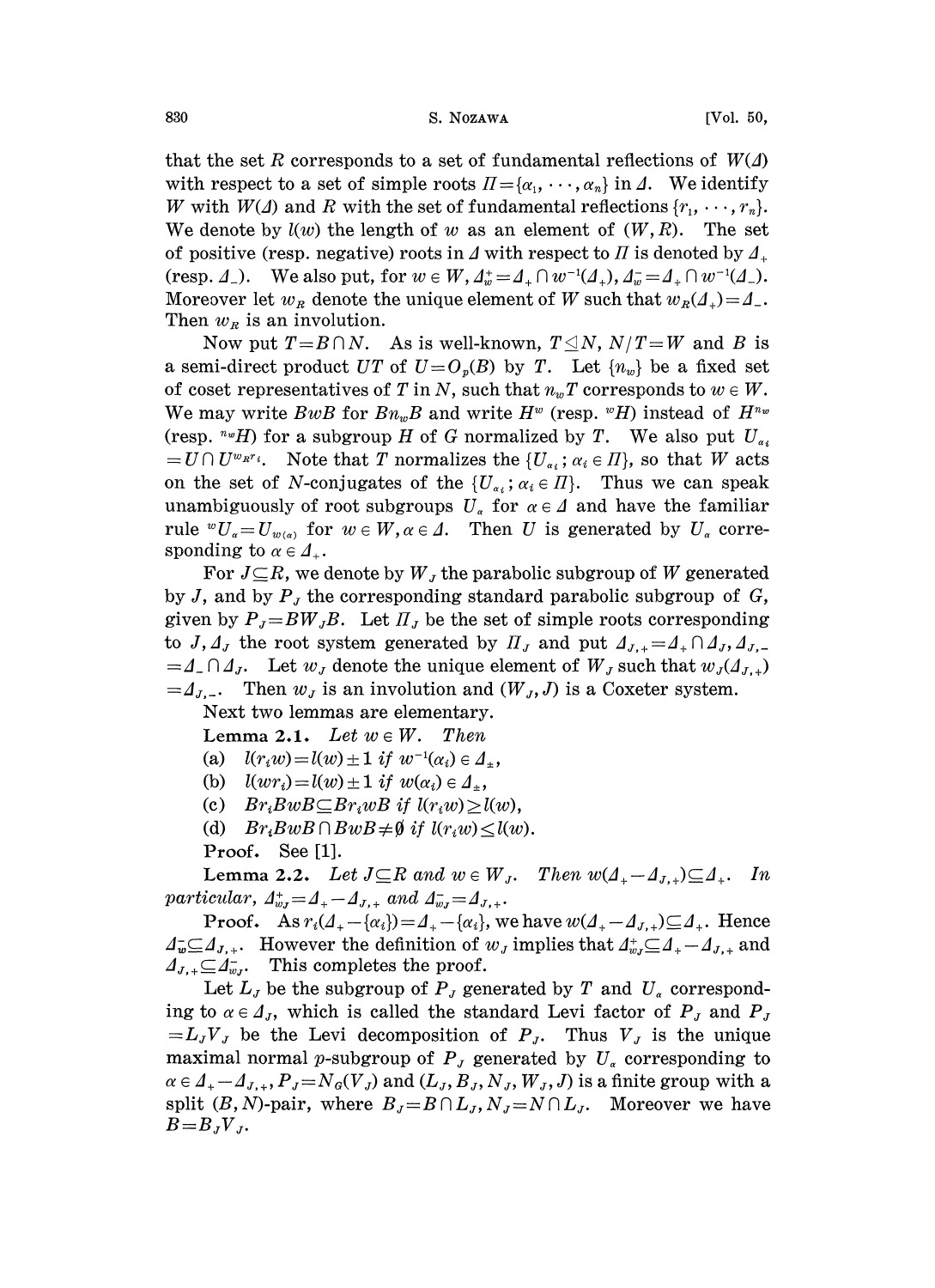For  $J, J' \subseteq R$ , let  $W_{J,J'}$  be the set of distinguished  $(W_J, W_{J'})$ -double coset representatives of W, that is,  $w \in W_{J,J'}$  satisfies  $w(\alpha) \in \mathcal{A}_+, w^{-1}(\beta)$  $\epsilon \Delta_+$  for  $\alpha \epsilon \Pi_{J'}$ ,  $\beta \epsilon \Pi_J$  and w is the element of W of the shortest length in  $W_J w W_{J'}$ . We now put  $K = J \cap {}^w J'$  for a fixed element w of  $W_{J,J'}$ . Note that  $G = \bigcup_{w \in W_J, J'} P_J w P_{J'}$  (disjoint union) and  $W_J \cap {}^w W_{J'} = W_K$ . For

the rest of this section, these notations will be used.

The following lemma is of importance in the later development.

- Lemma 2.3. (a)  $\Pi_J \cap w(\Pi_{J}) = \Pi_K, \Delta_J \cap w(\Delta_{J}) = \Delta_K$ ,
- (b)  $\Delta_{J,+} \subseteq w(\Delta_+), w(\Delta_{J',+}) \subseteq \Delta_+,$
- (c)  $A_{K,+} = A_{J,+} \cap w(A_{J',+}),$
- (d)  $d_{w_K}^+ d_{w_J}^+ \subseteq w(d_{w_J}^+) \cap d_J$ .

**Proof.** (a)  $\alpha = w(\beta)$  for  $\alpha \in \Pi_J$ ,  $\beta \in \Pi_{J'}$  if and only if  $w_{\alpha} = w_{\alpha} \in W_J$  $\bigcap wW_{J'}=W_K$ . So (a) is clear. (b) As  $l(rw) > l(w)$  and  $l(wr') > l(w)$  for  $r \in J$ ,  $r' \in J'$ , we have  $w^{-1}(A_{J,+}) \subseteq A_+$  and  $w(A_{J',+}) \subseteq A_+$  by Lemma 2.1. (a) and (b) implies that  $w(A_+ - A_{J',+}) \cap A_K = \emptyset$ . Hence we get (c). (d) If  $\alpha \in \Lambda_{w\kappa}^+-\Lambda_{w\kappa}^+$ , then  $\alpha \in \Lambda_{J,+} \cap w(\Lambda_+)$  and  $\alpha \in \Lambda_{K,+}$  by Lemma 2.2. Therefore (c) implies (d) and so the lemma is proved.

We can now derive some consequences for intersections of parabolic subgroups of G, which are based on preceding lemmas.

Lemma 2.4.  $P_K = (P_J \cap {}^w P_{J'})V_J$ .

**Proof.** By Lemma 2.3 (b) we have  $B_J \leq L_J \cap {}^w B \leq P_J \cap {}^w P_{J'}$  and so  $B \leq (P_{J} \cap {}^{w}P_{J'})V_{J}$ . Hence  $(P_{J} \cap {}^{w}P_{J'})V_{J} = P_{J}$  for some  $I \subseteq R$ . As  $l(rw)$  $\geq l(w)$  for  $r \in J$ , we have  $rBw \subseteq BrwB$  by Lemma 2.1 (c). Then, for  $w_1 \in W_J$ , it is easy to see that  $Bw_1BwB \subseteq Bw_1wB$ , because  $l(w_1w)=l(w_1)$ +l(w), etc. By a similar reason,  $BwBw_2B\subseteq Bww_2B$  for  $w_2\in W_J$ . Hence  $aw_1bw = wcw_2d \in Bw_1wB \cap Bww_2B$ , where  $a, b, c, d \in B, w_1 \in W_J$ ,  $w_2 \in W_{\mathcal{J}}$ . Thus  $Bw_1wB\cap Bww_2B\neq\emptyset$ . Then  $w_1w=ww_2$  and so  $(P_{\mathcal{J}})$  $\bigcap {^wP}_{J}$ ) $V_J < B(W_J \cap {^wW}_{J})B = P_K$ . The reverse inclusion is clear.

Lemma 2.5. (a)  $V_K = (L_J \cap {}^wV_{J'})V_J$ ,

- (b)  $P_{J} \cap {}^{w}V_{J'} = (L_{J} \cap {}^{w}V_{J'}) (V_{J} \cap {}^{w}V_{J'})$
- (c)  $V_{J} \cap {}^{w}P_{J'} = (V_{J} \cap {}^{w}L_{J'}) (V_{J} \cap {}^{w}V_{J'})$

(d)  $L_{J} \cap {}^{w}P_{J'}$  is a standard parabolic subgroup of  $L_{J}$ ; in fact,  $L_{J}$  $\bigcap {^wP}_{J'}=P_{K}\cap L_{J}$  and  $L_{J}\bigcap {^wP}_{J'}=L_{K}(L_{J}\cap {^wV}_{J'})$  is a Levi decomposition of  $L_J \cap {^wP}_{J'}$ , with  $L_J \cap {^wV}_{J'} = O_p(L_J \cap {^wP}_{J'})$ .

**Proof.** (a) As  $V_J$  is normalized by  $L_J \cap {^w}V_{J}$ ,  $(L_J \cap {^w}V_{J})V_J$  is a group.  ${}^wV_{J'}$  is the group generated by  ${}^wU_\alpha$  corresponding to  $\alpha \in \Lambda^*_{wJ'}$ and so  $V_{K} \leq (L_{J} \cap {}^{w}V_{J})V_{J}$  by Lemma 2.3 (d). Suppose  $\alpha \in w(\Lambda_{w,J}^{+}) \cap \Lambda_{J}$ . Then we have  $\alpha \in \mathcal{A}_+$ ,  $\alpha \in \mathcal{A}_K$  by Lemma 2.3 (a)(b). Hence we have  $\alpha$  $\in \Lambda^*_{w_K}$  by Lemma 2.2. Thus  $L_J \cap {}^wV_{J'} \leq V_K$ . Clearly  $V_J \leq V_K$  by Lemma 2.3 (a). Hence we get (a). (b) As  $(P_J \cap {}^wV_{J})V_J \leq U$ ,  $(P_J \cap {}^wV_{J})V_J$  is a normal p-subgroup of  $P_K$  and so  $(P_J \cap {}^wV_{J})V_J \leq O_p(P_K) = V_K$ . Each element  $x \in P_{J} \cap {}^{w}V_{J}$  is uniquely expressible in the form  $x=yz$  with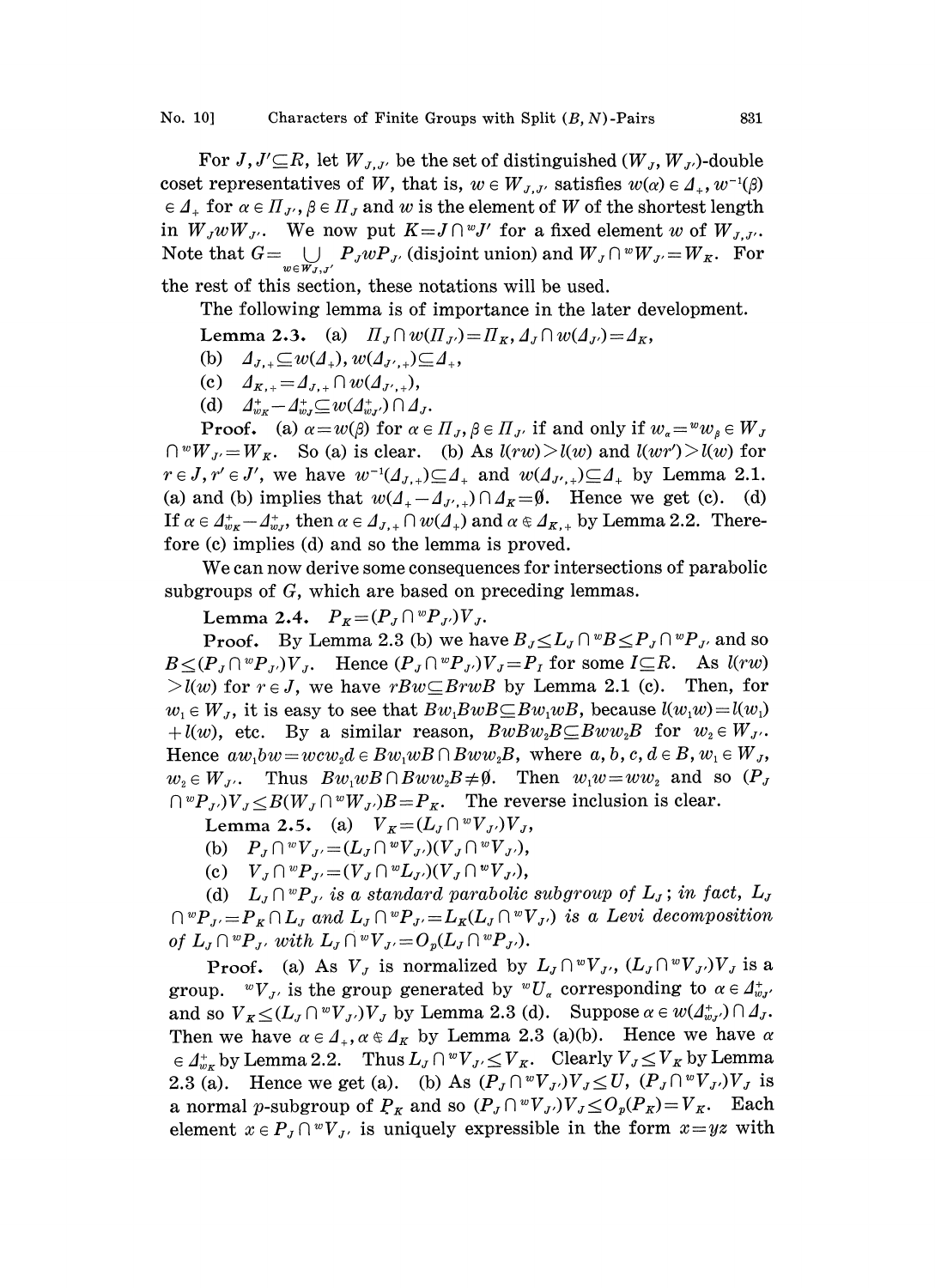$y \in L_J$ ,  $z \in V_J$ . As  $x \in V_K$ , we have  $y \in {}^wV_{J'}$  by Lemma 2.3 (d). Hence  $z=y^{-1}x \in {}^{w}V_{J'}$ . Thus  $P_J \cap {}^{w}V_{J'} \leq (L_J \cap {}^{w}V_{J'}) (V_J \cap {}^{w}V_{J'})$ . The reverse inclusion is clear. (c) As  $w^{-1} \in W_{J',J}$ , (b) implies (c). (d) It is easy to see that  $P_K \cap L_J$  is a standard parabolic subgroup of  $L_J$  with Levi factor  $L_K$  and  $V_K \cap L_J = O_p(P_K \cap L_J)$ . We also have  $V_K \cap L_J = L_J \cap {}^wV_J$ . by (a) and  $L_K \le L_J \cap {}^wL_J$ , by Lemma 2.3 (a). Hence  $P_K \cap L_J \le L_J \cap {}^wP_J$ ,<br>On the other hand,  $L_J \cap {}^wP_J \le P_K$  by Lemma 2.4. Therefore  $L_J \cap {}^wP_J$ ,<br> $-P \cap L$ . This completes the proof On the other hand,  $L_J \cap {^wP}_{J'} \le P_K$  by Lemma 2.4. Therefore  $L_J \cap {^wP}_{J'} = P_K \cap L_J$ . This completes the proof.

Lemma 2.6. The following conditions are equivalent.

- (a)  $L_J \cap {}^wV_{J'}=1$ .
- (b)  $L_J \leq^w L_J$ .

**Proof.** If (a) holds, then  $V_K = V_J$  by Lemma 2.5 (a). Hence  $P_K$  $=P_J$  and so  $W_R=W_J$ . Thus  $\Delta_k=\Delta_J$ . This implies (b) by Lemma 2.3 (a). If (b) holds, then  $L_J \cap {^w}V_{J'} \leq {^w}L_{J'} \cap {^w}V_{J'}=1$  and the result follows.

Lemma 2.7.  $P_J \cap {}^w P_{J'} = L_K(L_J \cap {}^w V_{J'}) (V_J \cap {}^w L_{J'}) (V_J \cap {}^w V_{J'})$ . In particular,  $P_J \cap {^w}P_{J'} = L_J(V_J \cap {^w}V_{J'})$  if  $L_J \le {^w}L_{J'}$ .

**Proof.** By Lemmas 2.4, 2.5 (a) we have  $P_J \cap {}^w P_{J'} \leq L_K(L_J \cap {}^w V_{J'}) V_J$ and so  $P_J \cap {^w}P_{J'}=L_K(L_J \cap {^w}V_{J'})$   $(V_J \cap {^w}P_{J'})$ . Hence the first part is proved by Lemma 2.5 (c). Suppose  $L_J \leq^w L_J$ . By Lemma 2.6 we have  $P_J \cap^w P_{J'} = L_K(V_J \cap^w V_{J'})$ . But it follows from the proof of Lemma 2.6 that  $A_K = A_J$ . Therefore  $L_K = L_J$ . This completes the proof.

§ 3. We first begin with next two lemmas which are of importance for the applications of character theory.

**Lemma 3.1.** Let H be a subgroup of a group G,  $\chi$  an irreducible character of H. Let  $\{g_i\}$  be the set of  $(H, H)$ -double coset representatives of G and put  $H_i = H \cap {^{g_i}H}$ .  $Then$ 

$$
(\chi^G,\chi^G)_G\!=\!\sum_i\,(\chi,\,{}^{g\,i}\chi)_{H\,i}.
$$

Proof. This is a special case of the well-known result, due to Mackey (see [3]).

**Lemma 3.2.** Let H be a normal subgroup of a group  $G$ ,  $\chi$  an irreducible character of  $G$ . Assume that the kernel of  $\chi$  does not contain H. Then, for  $g \in G$ ,  $\sum_{h \in H} \chi(gh)=0$ .

**Proof.** It follows from the assumption and Frobenious reciprocity theorem that  $(\chi_H, 1_H)_H = (\chi, 1_H^a)_G = 0$ , where  $1_H$  is the principal character of H. We now denote by  $\chi$  the matrix representation of G which affords  $\chi$  and put  $S=\sum_{h\in H}\chi(h)$ . Since  $H\leq G$ ,  $S_{\chi}(g)=\chi(g)S$  for  $g\in G$ . Hence Schur's lemma asserts that S is a scalar matrix and so  $S=0$ . Therefore taking the trace, we have  $\sum_{h\in H}\chi(gh)=0$ , as required.

Throughout the rest of this section, we assume the notations of our theorem. For shortness, write P, L, V instead of  $P_J, L_J, V_J$  respectively. For a fixed element  $w \in W_{J,J}$ , we denote by  $I_w$  the scalar product  $(\tilde{\chi}, {^w\tilde{\chi}})_{P \cap {^w}P}$  and put  $K = J \cap {^w}J$ .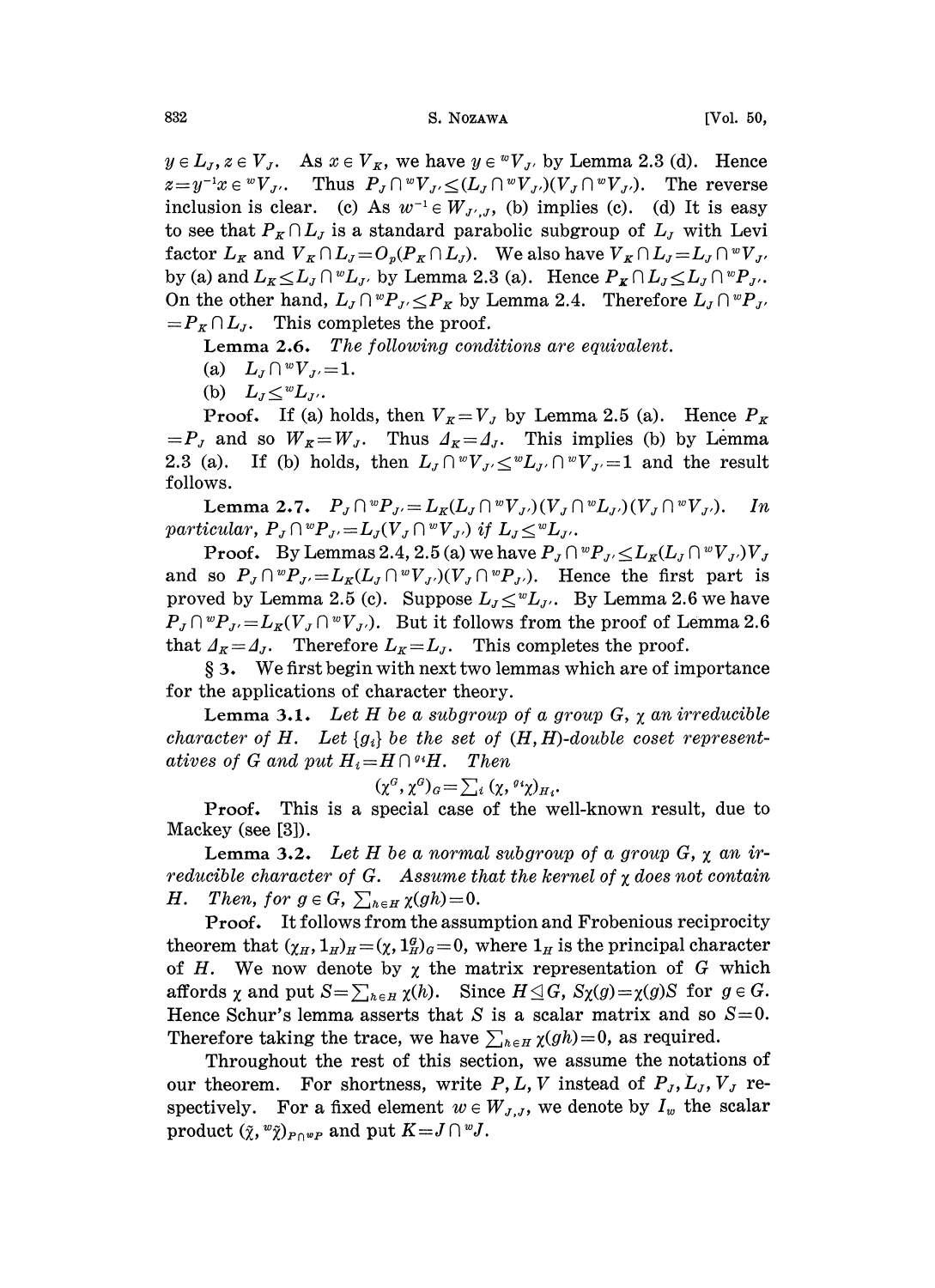**3.3.** If  $L \neq^w L$ , then  $I_w = 0$ .

**Proof.** By the canonical form for elements of  $P \cap {}^w P$  established in Lemma 2.7, each element of  $P \cap {}^w P$  has a unique expression in the form xyzv, where  $x \in L_K$ ,  $y \in L \cap {}^wV$ ,  $z \in V \cap {}^wL$ ,  $v \in V \cap {}^wV$ . Hence we have

$$
I_w\!=\!|V\cap {}^wV|\!\cdot\!|P\cap {}^wP|^{-1}\textstyle\sum_{x,y,z}\tilde\chi(xyz)^{\overline{w}}\tilde\chi(xyz),
$$

because  $V \cap {}^wV$  is contained in the kernels of both characters  $\tilde{\chi}, {}^w\tilde{\chi}$ . Since  $V \cap {}^wL, L \cap {}^wV$  are also contained in the kernels of  $\tilde{\chi}, {}^w\tilde{\chi}$  respectively and  $L$  normalizes  $V$ , we have

 $I_w\!=\!\!|V\cap {}^wV|\!\cdot\!|P\cap {}^wP|$  $\begin{aligned} \mathcal{L}^{-1}\sum_{x,y,z}\chi(xy)^{\overline{w}}\chi(xz),\ x\in L_{\boldsymbol{\kappa}},y\in L\cap {}^wV, \end{aligned}$ where the sum is taken over all  $x \in L_K$ ,  $y \in L \cap {}^wV$ ,  $z \in V \cap {}^wL$ . As where the sum is taken over an  $x \in L_K$ ,  $y \in D \cap V$ ,  $z \in V \cap L$ .<br>  $L \cap V \trianglelefteq L_K(L \cap V)$ , we have, by Lemma 3.2 and assumption (ii),  $|\cdot|P \cap {}^wP$ <br>over all<br>we, by I<br> $\sum_{y \in L \cap {}^wV}$ 

$$
\sum_{y \in L \cap wV} \chi(xy) = 0.
$$

This implies  $I_w = 0$ .

3.4. If  $L = wL$  and  $w \neq 1$ , then  $I_w = 0$ .

**Proof.** By Lemma 2.7 it is easy to see that  $I_w=(\chi, {}^w\chi)_L$ . Hence it follows from assumption (i) that  $I_w=0$ , as required.

**3.5.** Conclusion. By Lemmas 3.1, 3.3 and  $3.4$   $(\tilde{\chi}^a, \tilde{\chi}^b)_{a} = \sum_{w \in W_{J,J}} I_w$  $=I_1=1$ . Hence  $\tilde{\chi}^G$  is irreducible. This completes the proof of our theorem.

§ 4. Let  $GU_n=GU(n, q^2)$  be the group of all non-singular  $n\times n$ matrices g with elements in the Galois field  $GF(q^2)$  satisfying  $g^*j_ng$  $=j_n$ , where  $g^*$  is the conjugate transpose of g and  $j_n$  is the matrix

of degree  $n, GL_n=GL(n, q^2)$  the group of all non-singular  $n \times n$ 1

matrices g with elements in  $GF(q^2)$ . We denote by  $P_{n,k}$  the maximal parabolic subgroup of  $GU_n$  which consists of all matrices of the forms  $[a, d, e]$ 

$$
\begin{bmatrix} a & a & e \\ & b & f \\ & & c \end{bmatrix}
$$
 with  $a \in GL_k$ ,  $b \in GU_{n-2k}$ ,  $a^*j_kc = j_k$ .

Let take  $G, P_J$  in our theorem to be  $GU_n, P_{n,k}$  respectively. Hence  $L_{\ell} \cong GL_k \times GU_{n-2k}$ . Then we can get, by our theorem, some families of irreducible characters of  $GU_n$  from those of  $GL_k$  and  $GU_{n-2k}$ .

Finally we give, for  $n=4, 5$ , a list of the degrees of irreducible characters obtained by such a way.

Case of  $n=4$ :  $q(q^2+1)(q^3+1)$ ,  $(q^2+1)(q^3+1)$ ,  $(q-1)(q^2+1)(q^3+1)$ ,  $(q+1)(q^2+1)(q^3+1), q^2(q+1)(q^3+1), (q+1)(q^3+1), (q+1)(q^2-1)(q^3+1).$ 

 $\begin{array}{l} (1)(q^2+1)(q^3+1),\ \ q^2(q+1)(q^3+1),\ \ (q+1)(q^3+1),\ \ (q+1)(q^2-1)(q^3+1),\ \ \text{Case of}\ \ n=5:\ \ q^3s,\ \ q(q-1)s,\ \ s,\ \ q(q^2-q+1)s,\ \ (q-1)(q^2-q+1)s,\ \ \alpha+1\}e, \ \ (q+1)(q^2-1)e, \ \ q^{2t}=\left( q^2-1\right)t,\ \ t\ \ \ \ \ \text{where}\ \ \ s\ \ \ \end{array}$  $(q^2-q+1)s$ ,  $(q^3+1)s$ ,  $(q+1)(q^2-1)s$ ,  $q^2t$ ,  $(q^2-1)t$ , t, where s  $=(q^{2}+1)(q^{5}+1)$  and  $t=(q^{3}+1)(q^{5}+1)$  (see [4]).